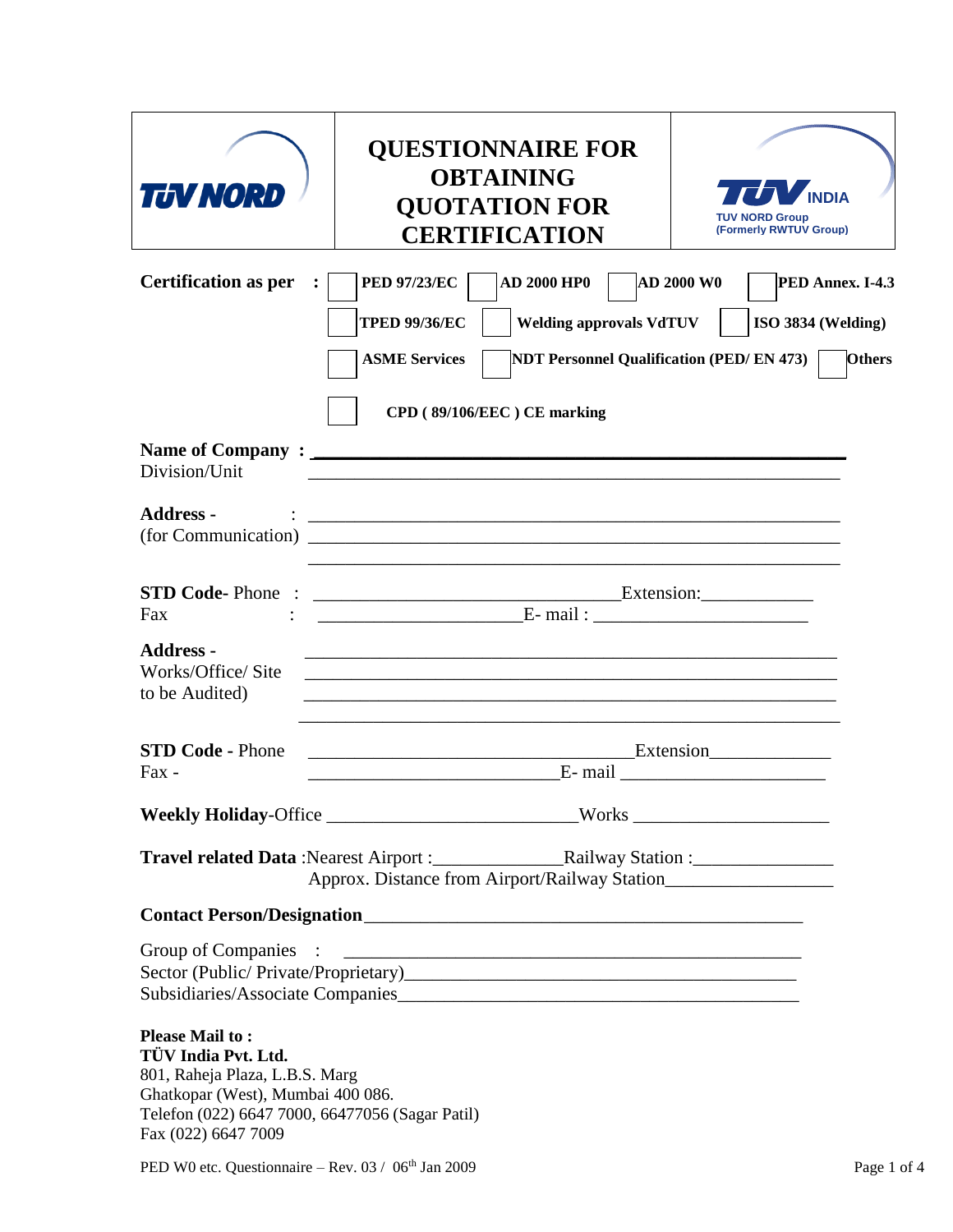E-mail: sandeep@tuv-nord.com

| <b>TUV NORD</b>                                                                                                    | <b>QUESTIONNAIRE FOR</b><br><b>OBTAINING</b><br><b>QUOTATION FOR</b><br><b>CERTIFICATION</b> |                | <b>TUV NORD Group</b><br>(Formerly RWTUV Group)                    |
|--------------------------------------------------------------------------------------------------------------------|----------------------------------------------------------------------------------------------|----------------|--------------------------------------------------------------------|
| Business Scope to be:<br>Certified (Type, size,<br>Material range)                                                 |                                                                                              |                |                                                                    |
| No. of Employees :<br><b>Please attach Organisation Chart</b>                                                      | Design<br>Total                                                                              | QA/QC          | Manufacture                                                        |
| <b>CERTIFICATION:</b>                                                                                              |                                                                                              |                |                                                                    |
| Is your QMS Certified to ISO 9001:2000                                                                             | Yes                                                                                          | N <sub>o</sub> |                                                                    |
| If yes, by whom $\_\_\_\_\_\_\_\_\_\_\_\_\_\_\_\_\_\_\_\_\_\_\_\_\_\_\_\_\_\_\_\_$<br>(Attach copy of Certificate) | _ Valid until _                                                                              |                |                                                                    |
| If NO, Do you have documented QMS                                                                                  | Yes                                                                                          | N <sub>o</sub> |                                                                    |
| Do you have any other Certifications<br>If yes, Please give details.                                               | Yes                                                                                          | N <sub>o</sub> |                                                                    |
|                                                                                                                    |                                                                                              |                |                                                                    |
| Approval According to                                                                                              | By<br><u> 1980 - Johann Barbara, martxa amerikan per</u>                                     |                |                                                                    |
|                                                                                                                    |                                                                                              |                |                                                                    |
| Do you request a Pre-Audit?                                                                                        | Yes                                                                                          |                | N <sub>o</sub>                                                     |
|                                                                                                                    | (last year)                                                                                  |                | Percentage Exports: to EC – Countries _________<br>Other Countries |

## **Range of Products:**

## **Production Facilities (Capacity / Area) :**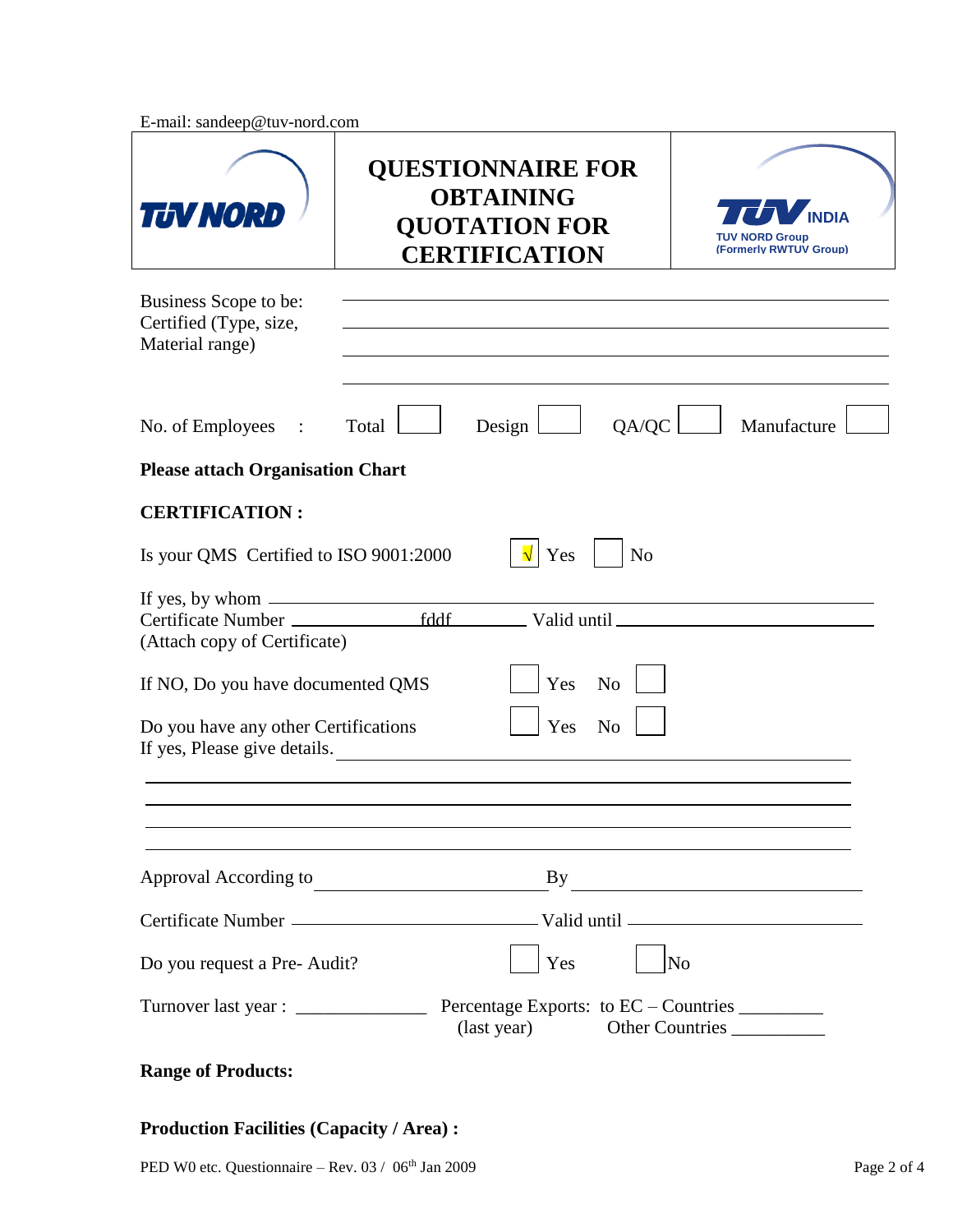

## **QUESTIONNAIRE FOR OBTAINING QUOTATION FOR CERTIFICATION**



|                                                          | <b>CERTIFICATION</b>                                                 | (Formerly RWTUV |
|----------------------------------------------------------|----------------------------------------------------------------------|-----------------|
|                                                          | PED CERTIFICATION : Details for PED /TPED/ Material Mfr. (W0/ PED) : |                 |
| <b>Type of Pressure Equipment / Quantity:</b>            |                                                                      |                 |
| Vessel / Steam Generator/ Cylinder                       |                                                                      |                 |
| Valve                                                    |                                                                      |                 |
| Piping                                                   |                                                                      |                 |
| Pressure / Safety Accessory                              |                                                                      |                 |
| Assembly                                                 |                                                                      |                 |
|                                                          |                                                                      |                 |
| Type of Fluid: Gas / Liquid                              |                                                                      |                 |
| <b>Fluid Groups:</b>                                     |                                                                      |                 |
| Group 1 (Explosive, Flammable, Toxic, Oxidizing)         |                                                                      |                 |
| Group 2 (Steam, Other Fluids)                            |                                                                      |                 |
| <b>Design Parameters:</b>                                |                                                                      |                 |
| Maximum Allowable Pressure; PS (bar.g)                   |                                                                      |                 |
| Volume, V (litres)                                       |                                                                      |                 |
| Nominal (Valve / Pipe) Size, DN mm                       |                                                                      |                 |
|                                                          |                                                                      |                 |
| <b>Manufacturing Facility: Unit or Series Production</b> |                                                                      |                 |
|                                                          |                                                                      |                 |
| <b>Apply For:</b>                                        |                                                                      |                 |
|                                                          | Weld Procedures' & Welder's approvals as per PED                     |                 |
|                                                          | Annex.I, 3.1.2, EN 287+EN 15614-1/ ASME Section IX                   |                 |
|                                                          | NDT Personnel Qualification as per PED Annex.-I, 3.1.3/              |                 |
| <b>EN 473</b>                                            |                                                                      |                 |
| Welding Quality : ISO 3834- 1/2/3/4                      |                                                                      |                 |
| Welding consumable approvals : VdTUV 1153                |                                                                      |                 |
| PED 97/23/EC : Module A1/ E1/ D1                         |                                                                      |                 |
|                                                          | : Module $B+C1/B1+D/B1+F/B+E$                                        |                 |
|                                                          | : Module E1 or D1 + ISO 9001 / 2000                                  |                 |
| : Module H/H1                                            |                                                                      |                 |
|                                                          | : Module H/ H1 + ISO 9001/2000                                       |                 |
|                                                          | : Module G (EC unit verification)                                    |                 |
|                                                          | : Material Manufacturer                                              |                 |
|                                                          | acc. PED 97/23/EC Annex 1, 4.3                                       |                 |
|                                                          | Material Manufacturer acc. PED 97/23/EC Annex 1,                     |                 |
| $4.3 + AD$ 2000 Merkblatt W0                             |                                                                      |                 |
|                                                          |                                                                      |                 |